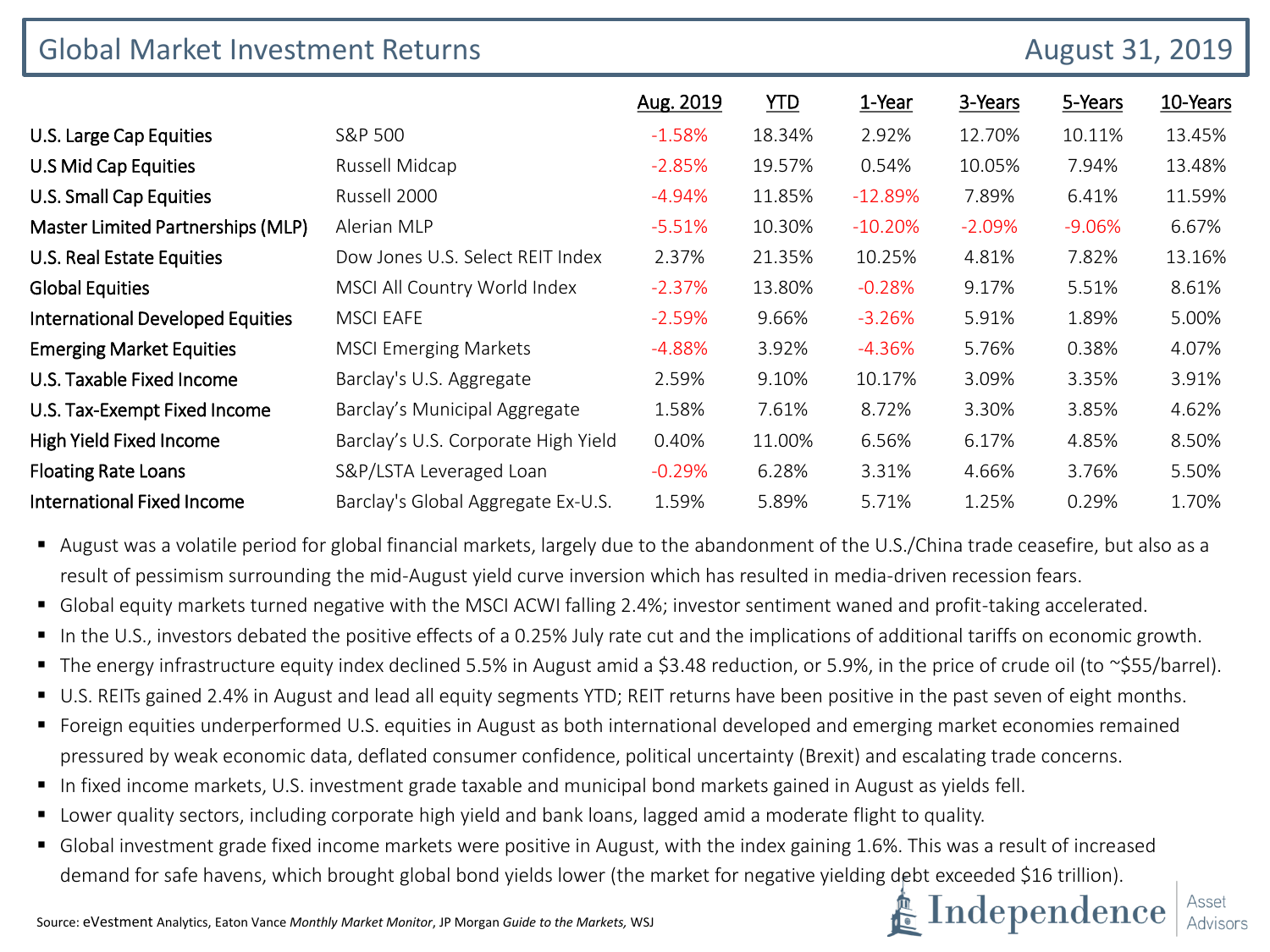## Economic Update

- Canada appears to be treading water at the moment, with adequate stimulus to sustain growth.
- Exports of non-energy goods and services have been unfavorable and second quarter business investment in machinery and equipment was poor. However, inflation is currently at target, hiring is strong, wage growth is positive, and the housing market has stabilized, all of which aided Canadian policy makers with their decision to postpose a rate cut.
- Canada is slightly buffered from the global slowdown, as most of its trade is with the U.S., where domestic spending is still strong.

## Interest Rate Update

The Bank of Canada announced no change to its benchmark interest rate when it met this week, holding steady at 1.75%. However, consensus suggests the Bank of Canada will cut interest rates by year-end (but not before the end of October). The rationale supporting a delayed rate cut is that Canadian policy makers feel there is adequate stimulus in the economy to counter the effects of the global trade war for two more months.

| <b>Date Range</b> | <b>CAD to USD</b>                          | $+/-$   | <b>USD to CAD</b>                                  | 12h            |
|-------------------|--------------------------------------------|---------|----------------------------------------------------|----------------|
| August            | $0.7609 - 0.7507$                          | $-1.3%$ | 1.360                                              | 1 <sub>D</sub> |
| Year-to-Date      | $0.7329 - 0.7507$                          | $+2.4%$ |                                                    | 1W             |
| 1-Year            | $0.7646 - 0.7507$                          | $-1.8%$ | MM<br>1.340                                        | 1M             |
| <b>USD to CAD</b> | 30-Days                                    | 90-Days | AM<br>1.320                                        | 1Y             |
| High              | 1.334                                      | 1.342   |                                                    | 2Y             |
| Low               | 1.321                                      | 1.303   | 1.300                                              | 5Y             |
| Average           | 1.328                                      | 1.321   |                                                    | <b>10Y</b>     |
| Volatility        | 0.29%                                      | 0.27%   | 1.280<br>Oct<br>Feb 19<br>Dec<br>Jun<br>Apr<br>Aug |                |
|                   | $$USD 1,000,000 = $CAD 1,323,443 (9/4/19)$ |         | Source: www.xe.com                                 |                |